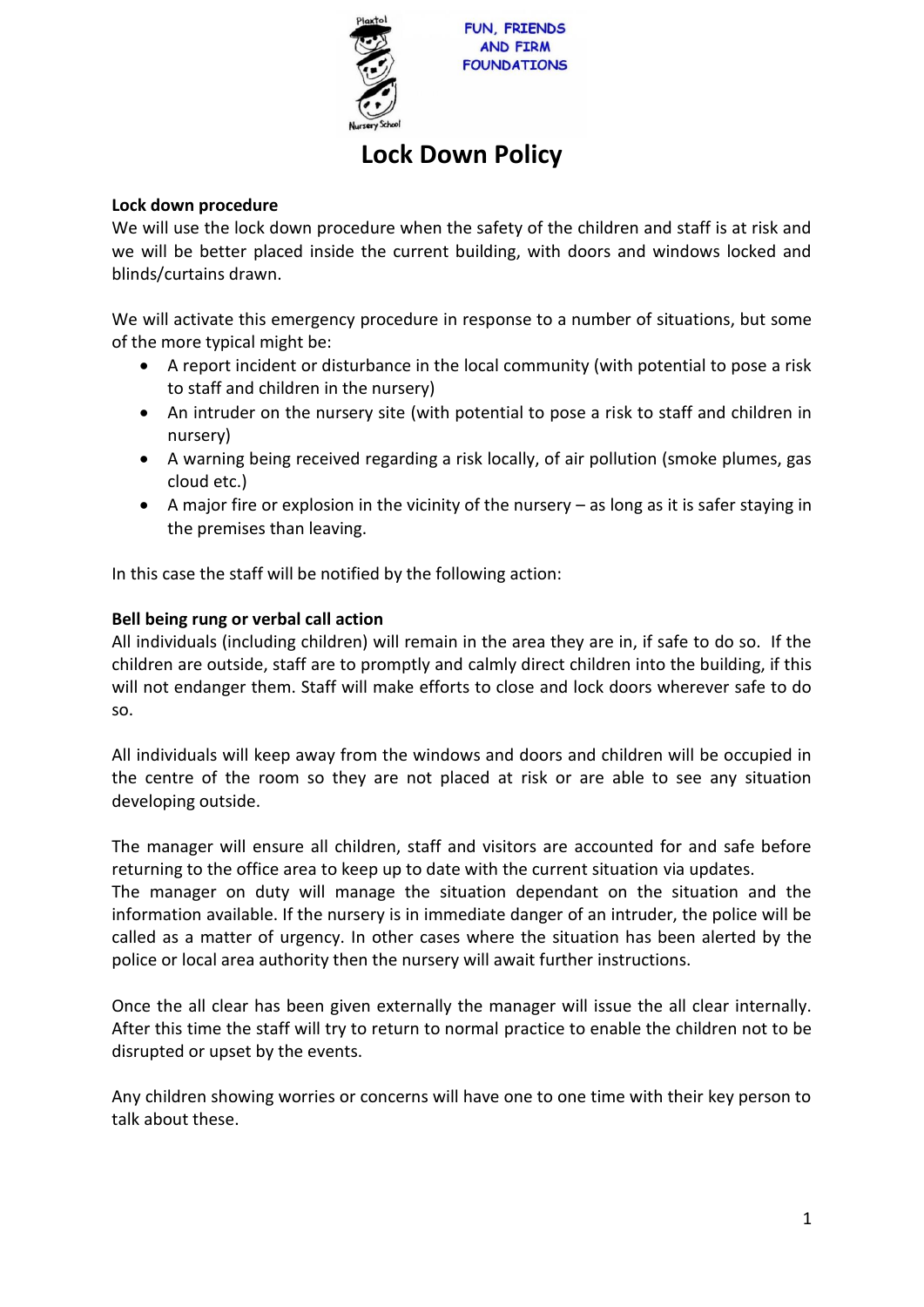Parents will be informed about the situation at the earliest safest opportunity and will be kept updated when the information changes.

After the event a post-incident evaluation will be conducted to ensure that each child and staff member was supported fully and the procedure went as planned.

# **Upon alert to lockdown:**

- Stay calm.
- Ensure staff and children stay in their designated areas. Stay in the room you are working in, secure all doors and windows and await further instructions.
- Close curtains and blinds where possible.
- Stay away from windows and doors.
- Stay low and keep others calm, it might be an idea to rehearse this with children in an age appropriate way, in the same way that you would rehearse fire evacuation. Lock-down should be rehearsed and recorded termly.
- Tune into a local TV or radio station for more information.
- Do NOT make non-essential calls on mobile phones or landlines.
- If the fire alarm is activated, remain where you are and await further instructions from emergency services unless the fire is in your area. In which case, move to the next room/area, following your usual fire procedures.

#### **Be alert:**

- Do NOT open the door once it has been secured until you are officially advised 'all clear' or are certain it is emergency services at the door. This is another element of your 'lockdown' procedure that can be practised in an age-appropriate way with the children to avoid them becoming anxious when staff do not respond to the doorbell in the usual way.
- Do NOT travel down long corridors.
- Do NOT assemble in large open areas.
- Do NOT call 999 again unless you have immediate concern for your safety, the safety of others, or feel you have critical information.

## **Following the lockdown**

- Co-operate with the emergency services to help in an orderly evacuation.
- Ensure you have the Register and children's details with you.
- Any staff or children who have witnessed an attack or incident will need to tell the police what they saw.

The police may require other individuals to remain available for questioning.